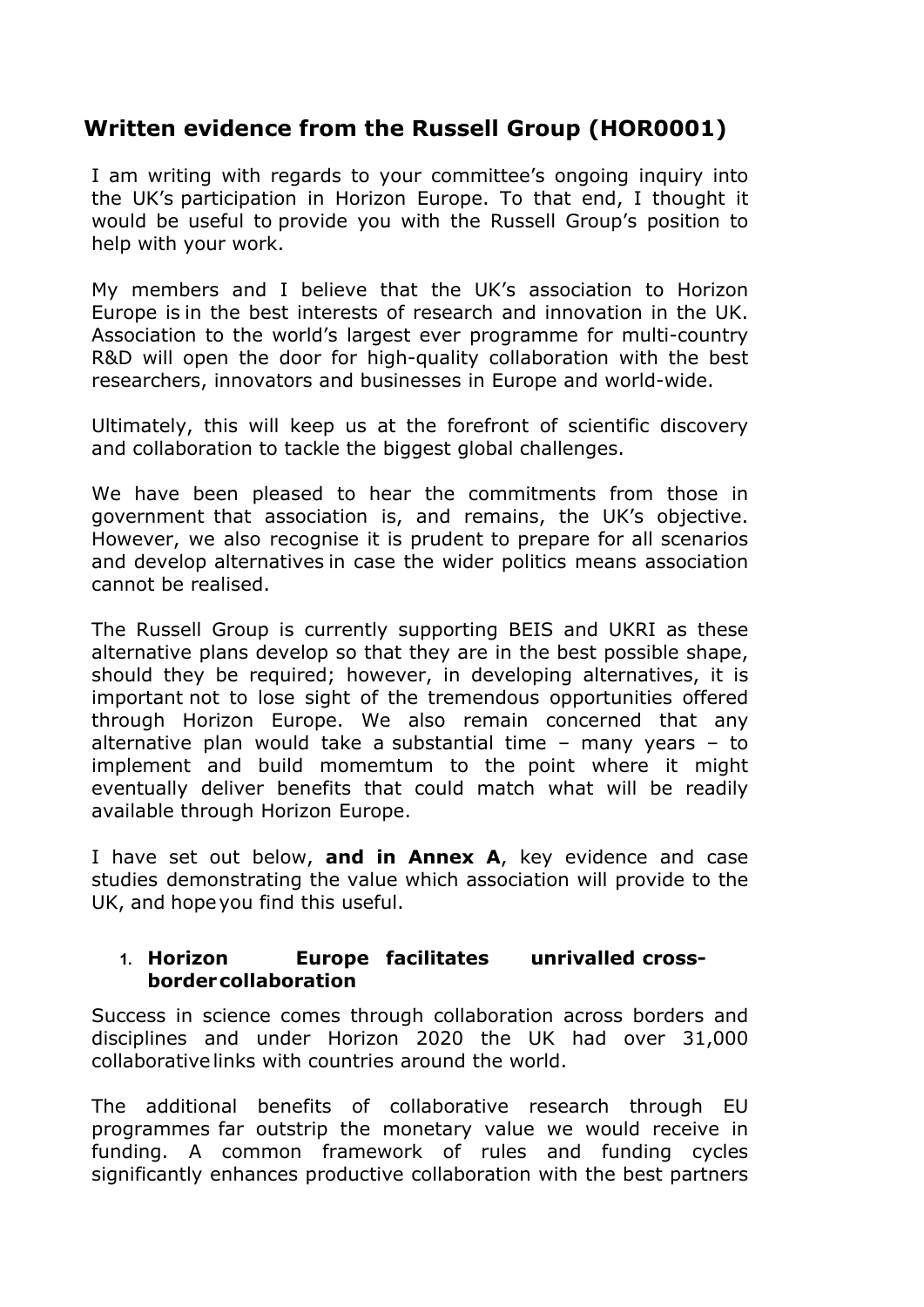that would be challenging to replicate via bilateral deals or new multilateral schemes.

# **2. Horizon Europe brings a unique breadth and scale of funding**

Securing association to Horizon Europe will be an enormous asset to the diversity of funding opportunities for researchers in the UK. The scale, ambition and associated risk assumed by the EU programmes, far exceeds anything that could be achieved on a bilateral basis.

EU research funding is often at a different scale to grants offered by UK funders enabling more flexible collaborations within Europe and internationally. Clinical trials are a key example.

EU-wide clinical trials enable access to a more extensive recruitment pool of patients with diverse socio- economic backgrounds as compared to the UK alone, meaning evidence can be gathered for approval of new treatments (pharma or non-pharmacological); this is especially important for rare diseases.

As well as facilitating collaboration in Europe, EU programmes support global collaborations and impacts, particularly important since the cuts to the ODA budget.

# **3. European research nations are key partners on our doorstep**

Meeting the UK Government's ambition of becoming a 'science superpower' will require strategic collaboration with the strongest research nations in the world. Currently, UK co-authorship with EU countries far outstrips that with the USA both on a per capita basis and on field weighted citation index. Association to Horizon Europe will help facilitate deeper links with Europe, whilst also acting as a springboard to other countries worldwide such as USA, South Korea and Canada.

We know that Switzerland's experience of exclusion from Horizon 2020 caused considerable damage to their coordination and participation rates. However, the perception of Switzerland as a destination for talent and as a stable partner for research in a competitive environment was also damaged.

Not only do we want to work in close partnership with our European collaborators, but they highly value the opportunity to work with the UK too. In an [open](https://russellgroup.ac.uk/news/european-research-community-calls-for-swift-uk-association-to-horizon-europe/) [letter,](https://russellgroup.ac.uk/news/european-research-community-calls-for-swift-uk-association-to-horizon-europe/) representatives of the European Union's research and innovation community welcomed the long history of close and trusted collaboration and shared success with the UK, and my own interactions with our counterpart groups in Europe confirm this.

# **4. The ERC and its impact**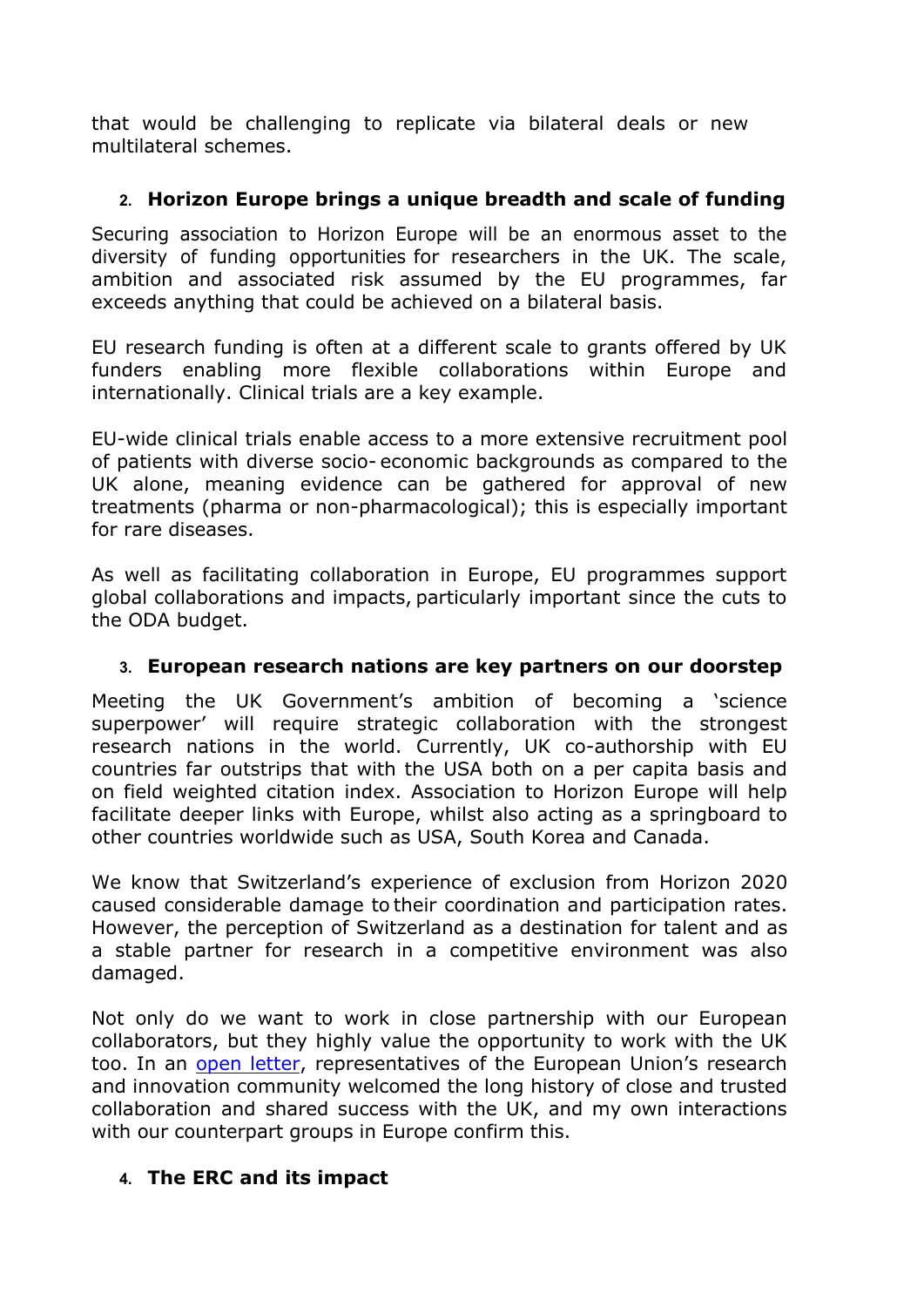Scientific achievement rarely comes from a single discovery; groundbreaking research and innovation requires decades of support. This longterm investment is provided by the 'jewel in the crown' of the EU programmes, the European Research Council (ERC).

ERC funded research is especially impactful, with 19% of projects leading to a breakthrough and 60% leading to a major scientific advance. **We estimate that a UK-based alternative to the ERC would take at least a decade to reach the same level of impact and prestige.** Indeed, commitment to long-term basic research provides a significant return on investment as the development of the technology used in the COVID-19 vaccine,which was supported through EU R&D programmes, shows.

Moreover, the UK does disproportionately well in the ERC. Funding from ERC grants accounted for 30% of the UK's total funding from Horizon 2020. The UK won over 1,500 ERC grants, 1,400 of which were hosted at Russell Group universities worth €1.8bn and totalling more than ERC grants awarded to the whole of France.

The ERC also acts as a magnet for talent, drawing to the UK talented academics from Europe and beyond who not only bring strong research skills but also serve as teachers and participate in the wider research community. The quality of the work conducted by EU research staff is evident in that 75% of EU academics were selected by UK universities for REF 2014, compared to 56% of UK-national staff.

#### **5. The Marie Skłodowska-Curie Actions will help train the next generation of researchers**

It is clear the UK will need to significantly boost the number of highly skilled researchers to meet its ambitions for becoming as a science superpower and association to Horizon Europe will help in that endeavour.

The Marie Skłodowska-Curie Actions (MSCA) have been pivotal in training a new generation of creative, entrepreneurial, and innovative early-stage researchers; the UK has won €1.1bn in MSCA from Horizon 2020, with over 3,600 grants signed. Association will enable researchers of any nationality in the UK to continue to tap into a breadth of MSCA benefits – including joint doctorates, innovative training networks (ITNs) and mobility – which go beyond the usual UK DTP/CDT opportunities.

This will play a key role in building the skills for a strong pipeline of the next generation of researchers, helping to attract excellent quality doctoral researchers to our universities, establish long-term links with collaborators in Europe and worldwide.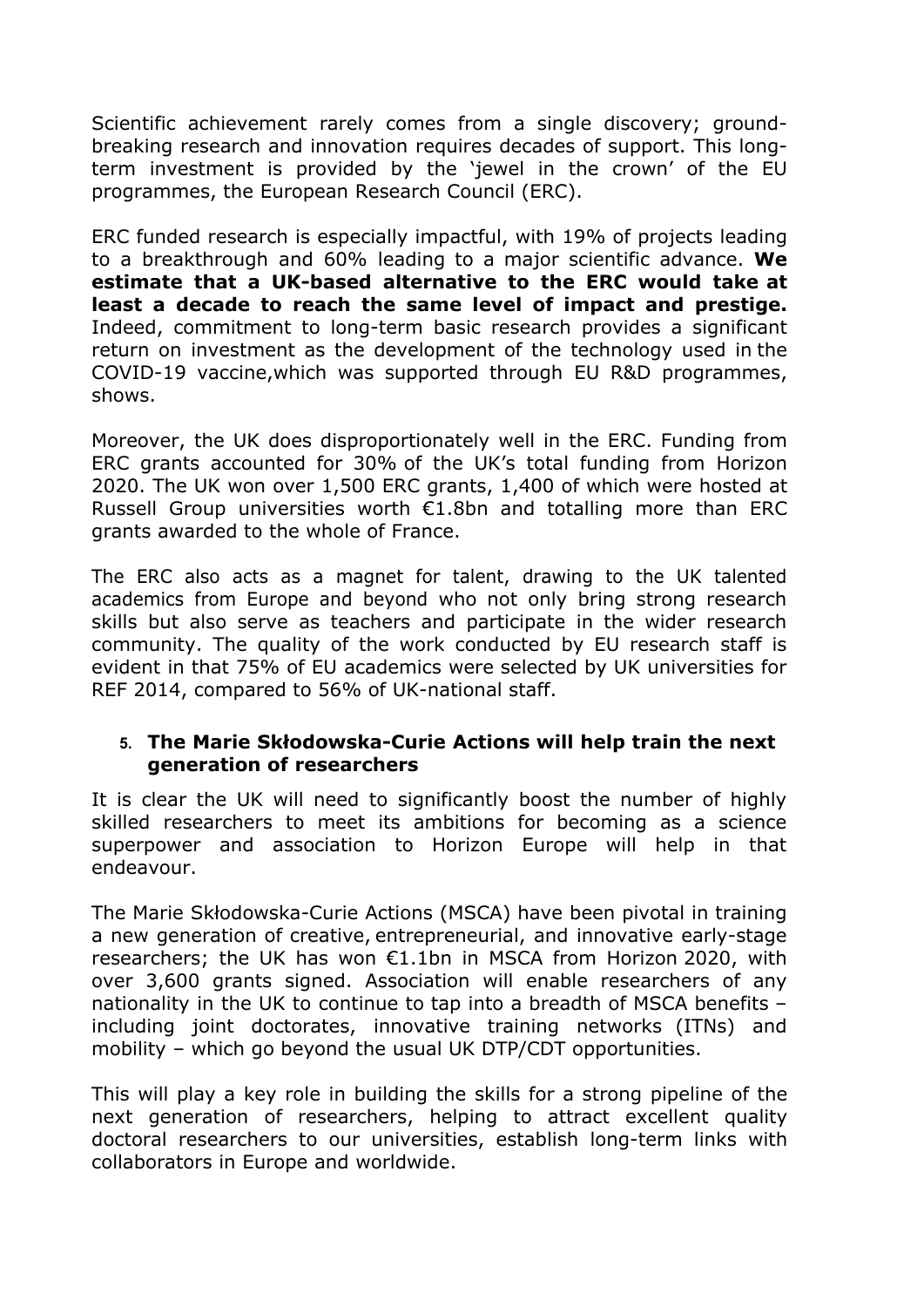## **6. EU funding supports collaboration with industry partners at scale**

Horizon Europe has an enormous amount to offer British businesses.

Nearly 2,000 individual businesses based in the UK participated in Horizon 2020, with €1.4bn being awarded to industry. This spans from the big industry players through to SMEs; 60% of funding awarded to UK industry under Horizon 2020 went to SMEs, totalling over €840m.

European schemes are an attractive proposition for businesses seeking to collaborate on R&D with universities. While an Innovate UK Smart Grant for business covers a portion of the costs (dependent on the size of the business but the maximum is 70% for an SME), Horizon 2020 funding pays 100% of the direct costs plus an overhead, regardless of the size of the business, and has more light-touch audit requirements, meaning a much better deal for university-business collaborations.

### **7. Supporting breakthrough technologies and start-ups in the UK**

Association supports the Government's ambitions for innovation, growth and productivity.

Horizon Europe has powerful funding mechanisms to turn discovery research into breakthrough technologies and start-ups through instruments such as the ERC Proof of Concept (PoC) grant and European Innovation Council (EIC) Transition grants, the likes of which are not available through UKRI alone.

For example, an ERC Advanced Grant holder can apply for €150,000 PoC grant each year which can feed directly into a start-up resulting from the ERC grant, with 80% paid up front, enabling PIs to continue their fundamental research in the core grant while enlarging their team to explore a real application while benefiting from the shared skills and knowledge. This can be followed up by the new EIC Transition Grant, worth up to €2.5m to validate and demonstrate technology in an applicationrelevant environment and develop market readiness.

I hope you find this information helpful. If you have any questions on the above – or would like any more information that would be helpful to your evidence gathering, please do not hesitate to contact Colin McKinlay, our External Relations Manager, at [colin.mckinlay@russellgroup.ac.uk.](mailto:colin.mckinlay@russellgroup.ac.uk)

**Dr Tim Bradshaw Chief Executive, Russell Group**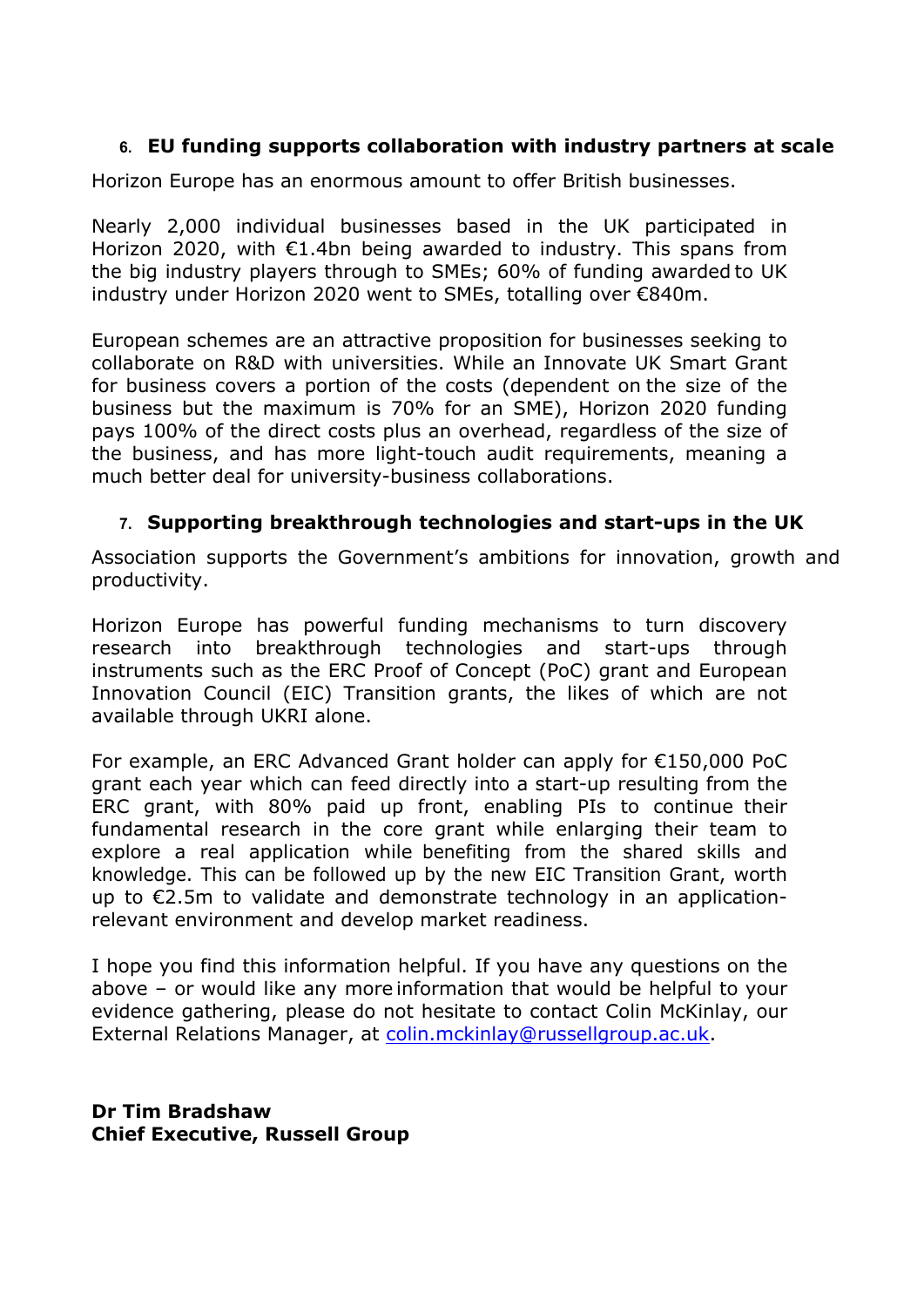### **Annex A – illustrative case studies on the value of EU framework programmes**

## **Case Studies illustrating the value of collaboration at European level**

[HARMONY:](https://www.york.ac.uk/healthsciences/news-and-events/news/2017/harmony/) The Healthcare Alliance for resourceful medicines offensive against Neoplasms in Haematology (HARMONY) is a European Network of Excellence that captures, integrates, analyses and harmonises big data from high-quality, multidisciplinary sources with the purpose of unlocking valuable knowledge across the spectrum of hematologic malignancies. The scale of data needed for this research would not be possible at national level. The project involves 51 partners: 44 participants from 10 European countries and 7 pharmaceutical companies from the European Federation of Pharmaceutical Industries and Associations (EFPIA). The project brings together key stakeholders in the clinical, academic, patient, Health Technology Assessment, regulatory, economic, ethical and pharmaceutical fields. The HARMONY project's final deliverable is a big data platform that will integrate disease information to better understand the diseases and how to treat them most efficiently. UK partners include the universities of York, Cambridge and Newcastle, Barts Health NHS Trust and industry partners Amgen and Takeda.

[SHYMAN:](https://www.nottingham.ac.uk/news/pressreleases/2012/may/shymanpromethean.aspx) The University of Nottingham and its spin-out business, Promethean Particles, secured a major EU research project with an overall value of €9.7 million for the Sustainable Hydrothermal Manufacturing of Nanomaterials (SHYMAN). 18 partners helped design a new green technology that uses water to synthesise nanomaterials for use in, for example, scratch proof surfaces. Through the project the FP7 programme assumed the risk of funding a chemical plant operating initially at a far less efficient rate than existing technologies, but with the potential for it to operate much more efficiently in time once the methodology had been optimised. The academically-led funding along with the risk being taken by the EU programme made this innovative project possible within four years. The project led to Promethean Particles building the world's largest continuous multi-material nanoparticle manufacturing plant in Nottingham which opened in 2016.

[Euro](https://www.ucl.ac.uk/cancer/research/centres-and-networks/home-euro-ewing-consortium) [Ewing](https://www.ucl.ac.uk/cancer/research/centres-and-networks/home-euro-ewing-consortium) [Consortium:](https://www.ucl.ac.uk/cancer/research/centres-and-networks/home-euro-ewing-consortium) coordinated by UCL, this consortium brought together 20 European partners including four UK universities (UCL, Manchester, Birmingham, Leeds) to improve treatment outcomes for patients with Ewing Sarcoma (ES), a fatal, rare bone cancer which mostly occurs in the young. The Euro Ewing Consortium (EEC) represented a culmination of effort by several study groups, allowing them to embark on wider and more ambitious collaboration to enable larger, more reliable clinical trials, defined standards of care to increase survival, and specialist cooperation with pharmaceutical companies to develop and evaluate new treatments. The project was funded under FP7 and ended in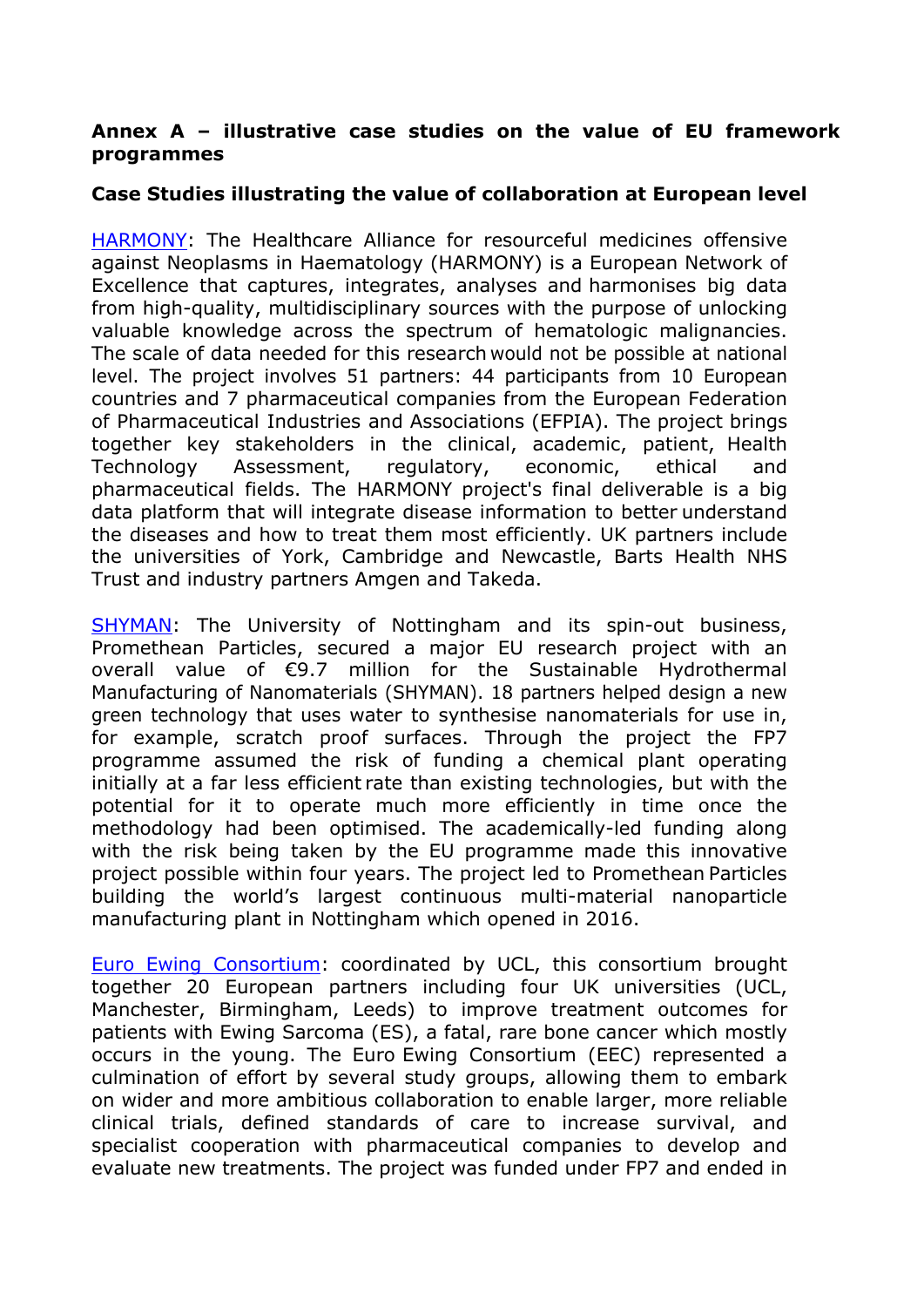September 2019 but is continuing thanks to the Ewing's Sarcoma Research Trust.

#### **Case study of a MSCA Innovative Training Network which uses technology to improve the lives of people with dementia**

EU funding has allowed the University of Nottingham to lead two Marie-Curie Innovative Training Networks (ITNs, [INDUCT](https://cordis.europa.eu/project/id/676265) and [DISTINCT](https://cordis.europa.eu/project/id/813196)) involving multiple university and industry partners across the EU as well as key international organisations. These ITN grants (total £7+ million) support 30 PhD early career researchers across Europe with a focus on using technology to improve dementia care. This haspositioned the UK as a world leader in this area. Through the networks, the University has developed a cognitive stimulation therapy app for people with dementia now available through Android and Apple stores. This collaborative work has been built up over decades and has led to technology companies based in the Netherlands committing to supporting the second research network into 2023.

#### **Case studies of university-business collaborations made possible by EU Framework Programmes**

[SAFEcrypto:](https://www.safecrypto.eu/) coordinated by Queen's University Belfast, this €4m project brings together a consortium of four academic institutions, one researchintensive cybersecurity SME and three multi-national security companies, providing a balance of expertise in theoretical cryptographic primitive construction, cryptographic architecture design and optimisations, side channel analysis and key management. The practical development of a quantum computer will render asymmetric cryptography, which is used in all of today's security systems, insecure by virtue of Shor's algorithm. SAFEcrypto provides a new generation of practical, robust and physically secure quantum-safe cryptographic solutions that ensure long-term security for future ICT systems, services and applications.

[POROUS4APP:](http://www.biorenewables.org/turning-potato-starch-batteries-electric-vehicles/) The University of York Biorenewables Development Centre (BDC) is part of a consortium bringing together eight academic and industrial partners from across the EU on a four-year project to scale up a process for converting renewable resources (potato starch, alginic acid and fruit pectin) into a building block for energy storage and chemical catalysis. Together, the consortium will be trialling different methods for converting these feedstocks into a porous carbon, including using a patented process developed in York. The project's aim is to adapt the material for different uses, such as batteries for electric vehicles and green catalysts for the chemicals industry – to replace a fossil resource with a biorenewable one at a scale relevant for industry. During the project, the BDC has worked with the Green Chemistry Department at the University of York and Carbolite UK to create a custom rotating tube